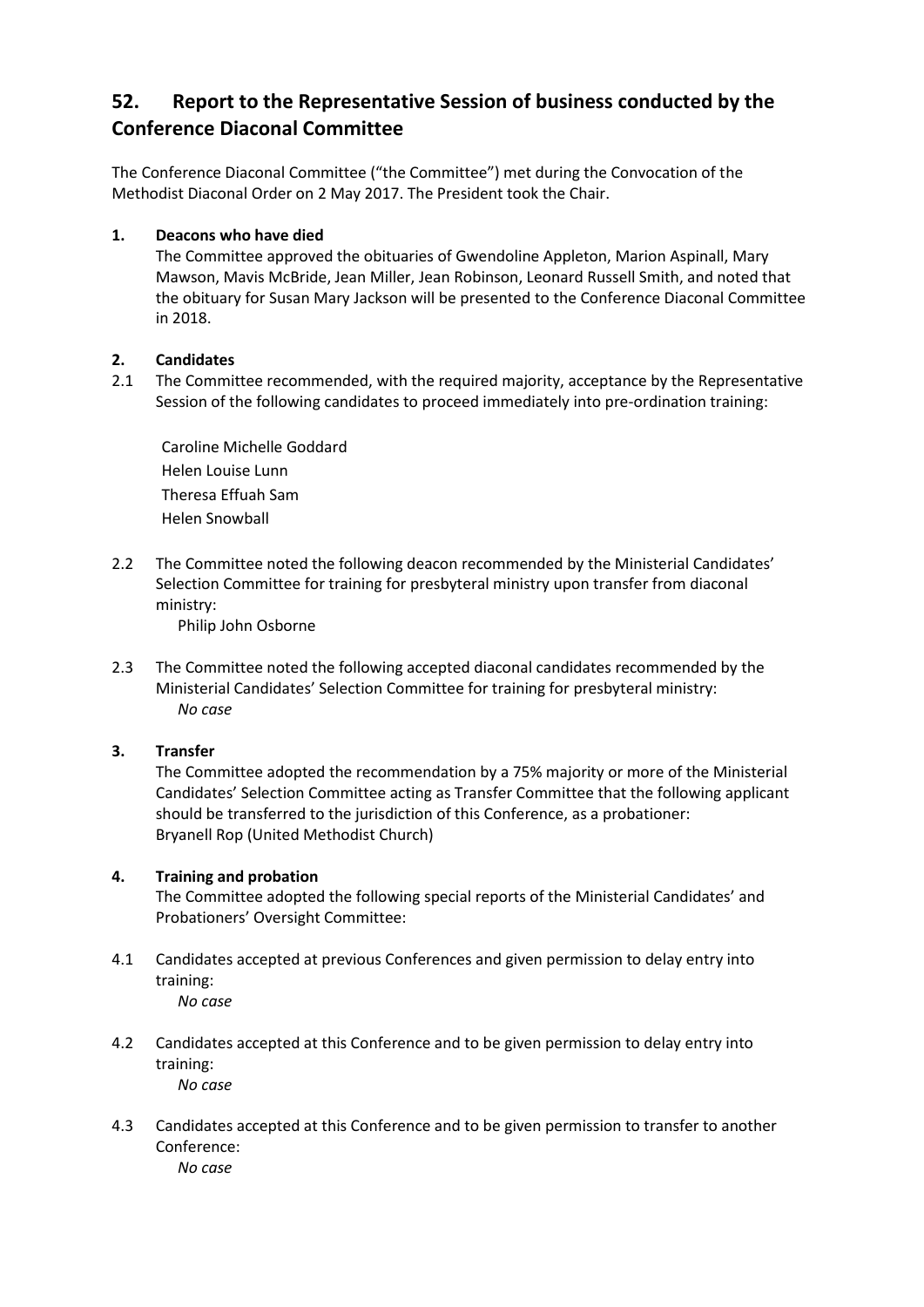- 4.4 Candidates conditionally accepted at previous Conferences:
	- (a) Those judged to have fulfilled the condition and therefore to be accepted as candidates *No case*
	- (b) Those judged to have failed to fulfil the condition and thereby not to be accepted as candidates *No case*
	- (c) Those still to fulfil the condition *No case*
- 4.5 Changes in expected date of Reception into Full Connexion: (a) To an earlier date *No case*
	- (b) To a later date No case
- 4.6 Special cases: *No case*
- 4.7 Deferred entry into probation: *No case*
- 4.8 Withdrawals under SO 727: (a) Candidates *No case*
	- (b) Student deacons *No case*
	- (c) Probationers *No case*
- 4.9 Transfer to other Conferences or Churches: *No case*
- 4.10 Reinstatements under SO 761: (a) Student deacons
	- *No case*
	- (b) Probationers *No case*
- 4.11 Discipline: *No case*
- 4.12 The Committee noted, pursuant to SO 031, that the following students and probationers had been discontinued:

Beverley Jane Gibson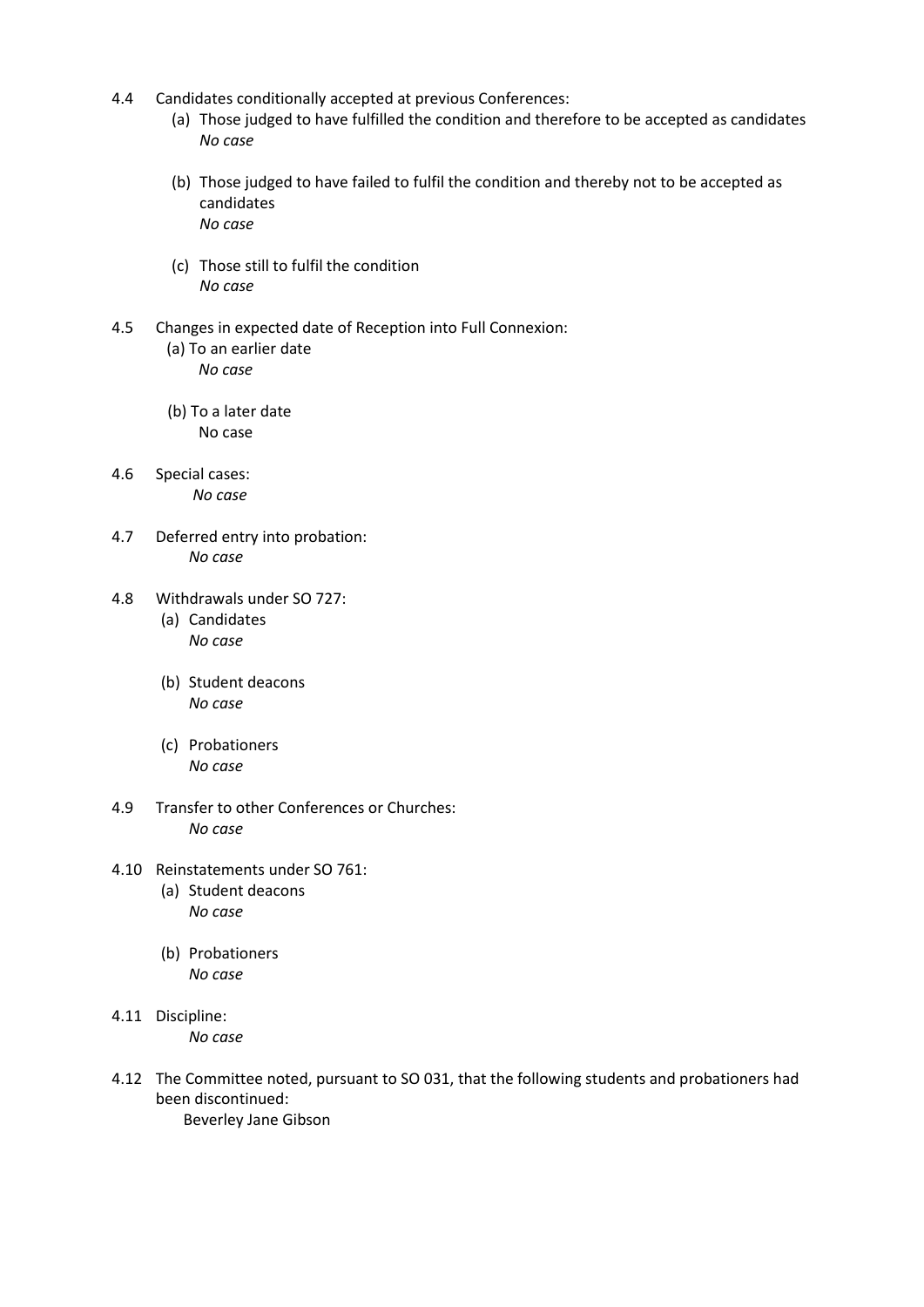The Committee recommended to the Representative Session that the following continue in training or on probation:

*In the following lists:*

- \* = *change from the lists approved by the 2016 Conference*
- + = *candidates accepted by the 2016 Conference*

| Surname      | First name(s)                     | Due to be received into |
|--------------|-----------------------------------|-------------------------|
|              |                                   | <b>Full Connexion</b>   |
| <b>Brown</b> | Corinne Anne                      | 2019                    |
| <b>Brown</b> | Linda                             | 2018                    |
| Esama-John   | Jacqueline Abigail Patricia Onike | 2018                    |
| Harfleet     | Elizabeth                         | 2018                    |
| Hassall      | <b>Shirley Dianne</b>             | 2019                    |
| + Johnson    | Katherine Jane                    | 2020                    |
| Parnell      | Jennifer                          | 2019                    |
| + Perrott    | Nigel George                      | 2020                    |
| + Spinks     | Rebekah Joy                       | 2020                    |
| Stoddart     | Judith Elizabeth                  | 2019                    |
| + Stoner     | <b>Robert Austin</b>              | 2020                    |
| Wheadon      | Sally Anne                        | 2020                    |
| Wickett      | Sarah Louise                      | 2018                    |
| Wright       | Jacqueline Linda                  | 2018                    |

## **5. Ordinands**

The Committee recommended to the Representative Session of the Conference that the following are fit to be received into Full Connexion with the Conference as deacons, and, if not already ordained, to be ordained and to be received into full membership of the Methodist Diaconal Order:

Laura Evans Alison McMillan Gail Morgan Selina Jane Nisbett Marlene Alison Skuce

## **6. Permission to serve abroad**

Angleena Keizer

**7. Permission to reside abroad** Harriet Bacon Gordon Wallace

#### **8. Deacons becoming supernumerary**

a) The Committee recommended to the Representative Session that the following deacons be permitted to become supernumerary:

John G Hill Jennifer M Knight